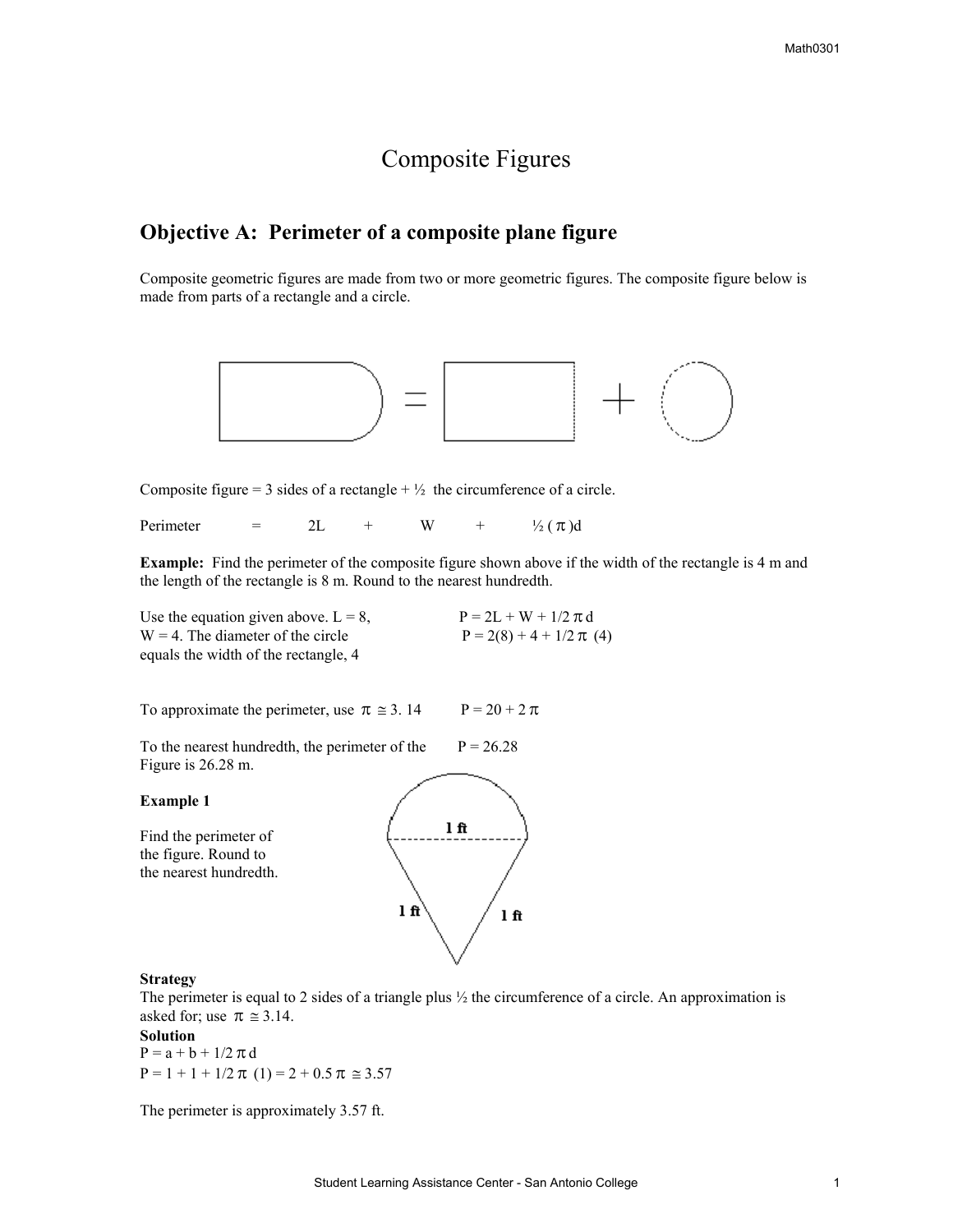### **Objective B: Area of a composite plane figure**

The area of the composite figure shown below is found by calculating the area of the rectangle and then subtracting the area of the triangle.



Area of the composite figure  $=$  area of the rectangle  $-$  area of the triangle

| $=$ | LW    | $\sim$                   | 1/2bh                |
|-----|-------|--------------------------|----------------------|
| $=$ | 20(8) | $\sim$                   | $\frac{1}{2}(20)(3)$ |
| $=$ | 160   | $\overline{\phantom{a}}$ | 30                   |
| $=$ | 130   |                          |                      |

The area of the composite figure is  $130 \text{ in}^2$ 

#### **Example 2**

Find the area of the shaded portion of the figure. Round to the nearest hundredth.



### **Strategy**

The area is equal to the area of the square minus the area of the circle. The radius of the circle is one-half the length of a side of the square (8). An approximation is asked for; use  $\pi \approx 3.14$ .

#### **Solution**

 $R = 1/2s = \frac{1}{2}(8) = 4$  $A = s^2 - \pi r^2$  $A = 8^2 - \pi (4)^2 = 64 - 16 \pi \approx 13.73$ 

The area is approximately  $13.73 \text{ m}^2$ .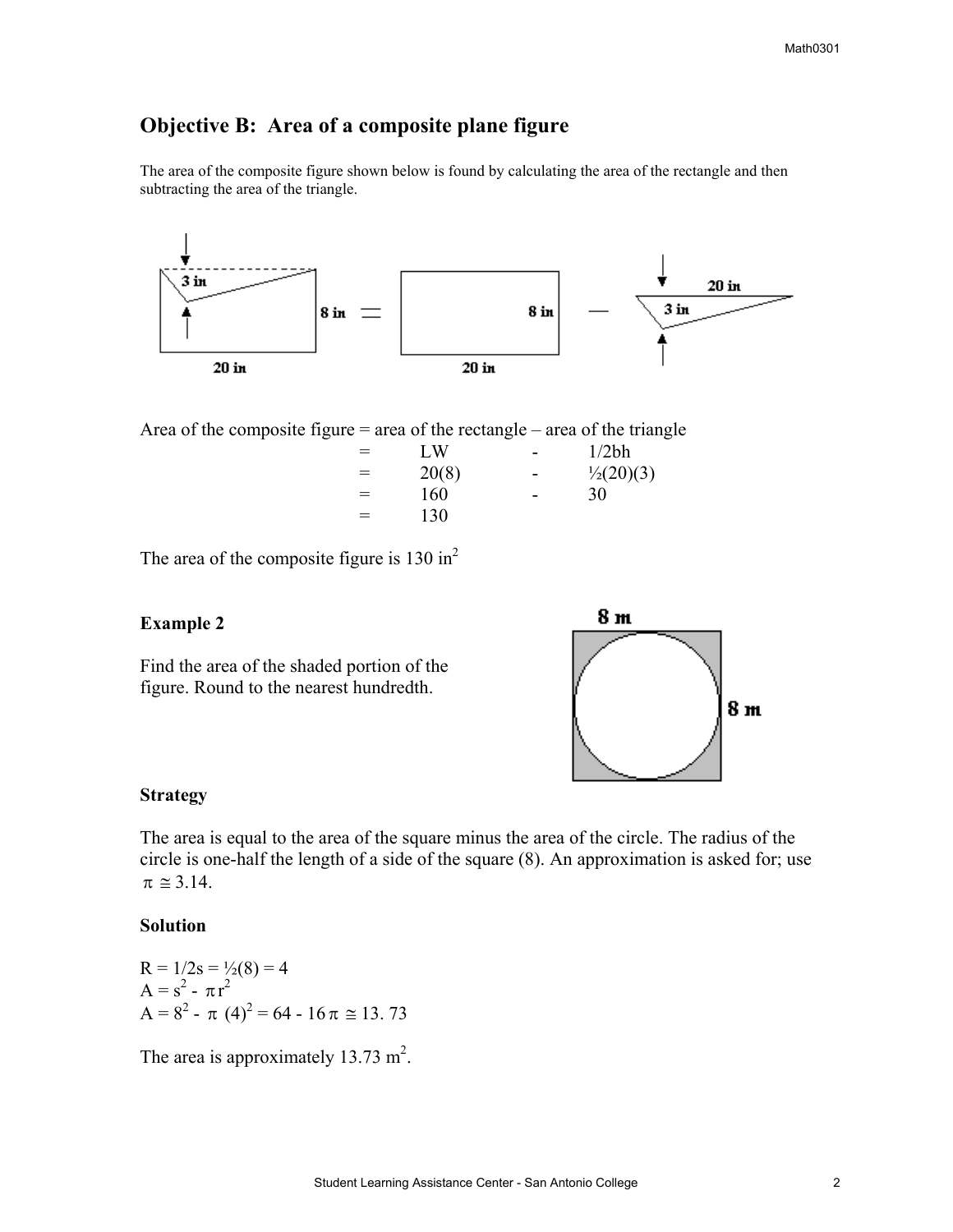## **Objective C Volume of a composite solid**

**Composite geometric solids** are made from two or more geometric solids. The following solid is made from a cylinder and one-half of a sphere.



Find the volume of the solid shown above if the radius of the base of the cylinder is 3 in. and the height of the cylinder is 10 in. Give the exact measure.

Use the equation given above.  $R = 3$ ,

 $H = 10$ . The radius of the sphere equals The radius of the base of the cylinder, 3.  $V = \pi (9)(10) + 2/3 \pi (27)$ 

 $V = \pi (3)^{2}(10) + \frac{1}{2}*4/3 \pi (3)^{3}$  $V = 90 \pi + 18 \pi = 108 \pi$ 

 $^{2}h + \frac{1}{2}*4/3 \pi r^{3}$ 

The volume of the solid is  $108 \pi$  in<sup>3</sup>.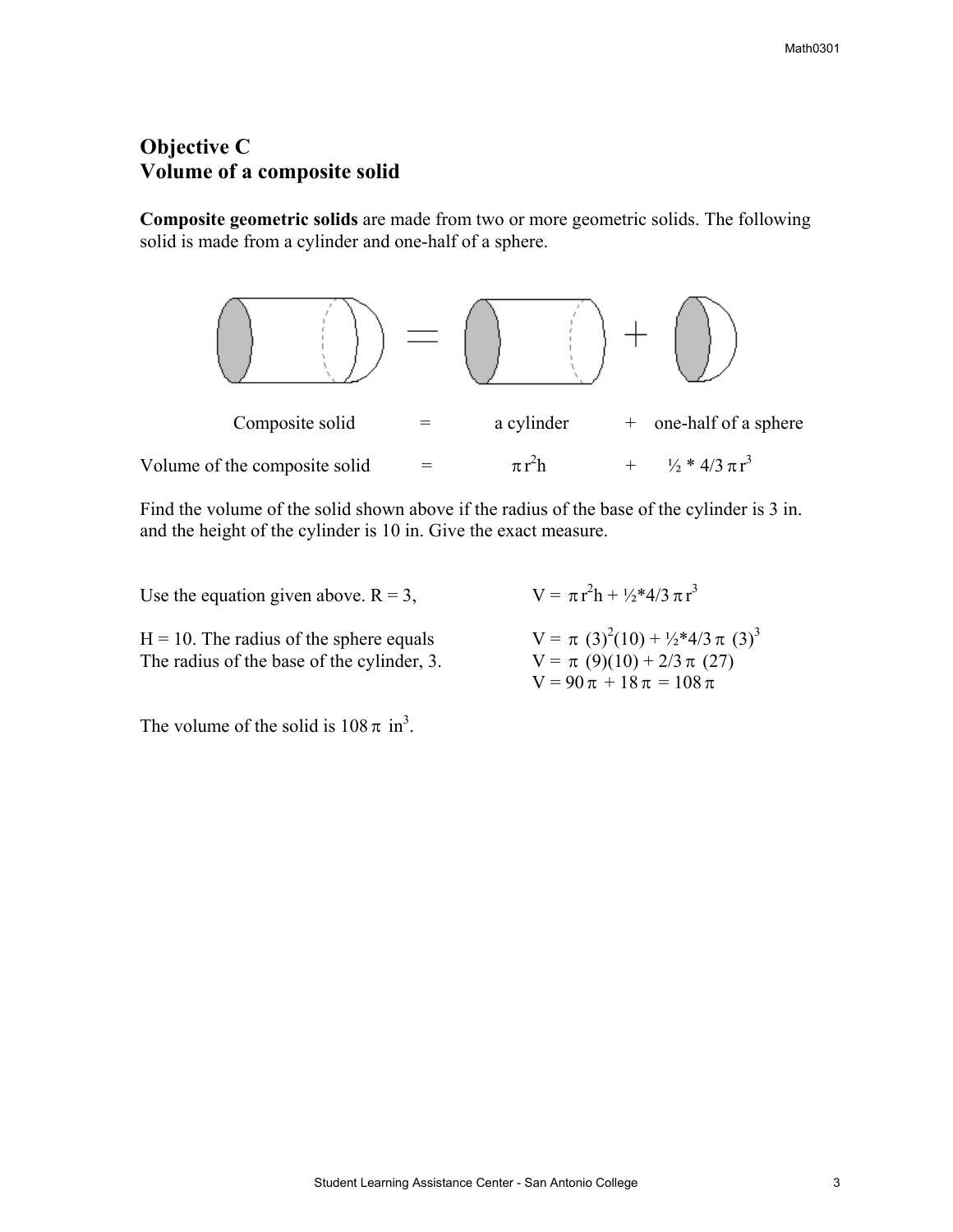

The volume is equal to the volume of the rectangular solid minus the volume of the cylinder. The radius of the circle is one-half the diameter of the circle. An approximation is asked for, use  $\pi \approx 3.14$ .

#### **Solution**

R = 1/2d = 
$$
\frac{1}{2}
$$
(2) = 1  
V = LWH - πr<sup>2</sup>h  
V = 8(4)(3) - π (1)<sup>2</sup>(8) = 96 - 8π ≅ 70.87

The volume is approximately 70.87  $m<sup>3</sup>$ .

### **Objective D Surface area of a composite solid**

The composite solid shown below is made from a cone, a cylinder, and one-half of a sphere.



Surface area of the solid  $=$  the surface area of a cone minus the base  $+$  the surface area of the sides of a cylinder  $+ \frac{1}{2}$  of the surface area of a cylinder.

> $= \pi * r * 1 + 2\pi * r * h$ +  $\frac{1}{2}4\pi r^2$